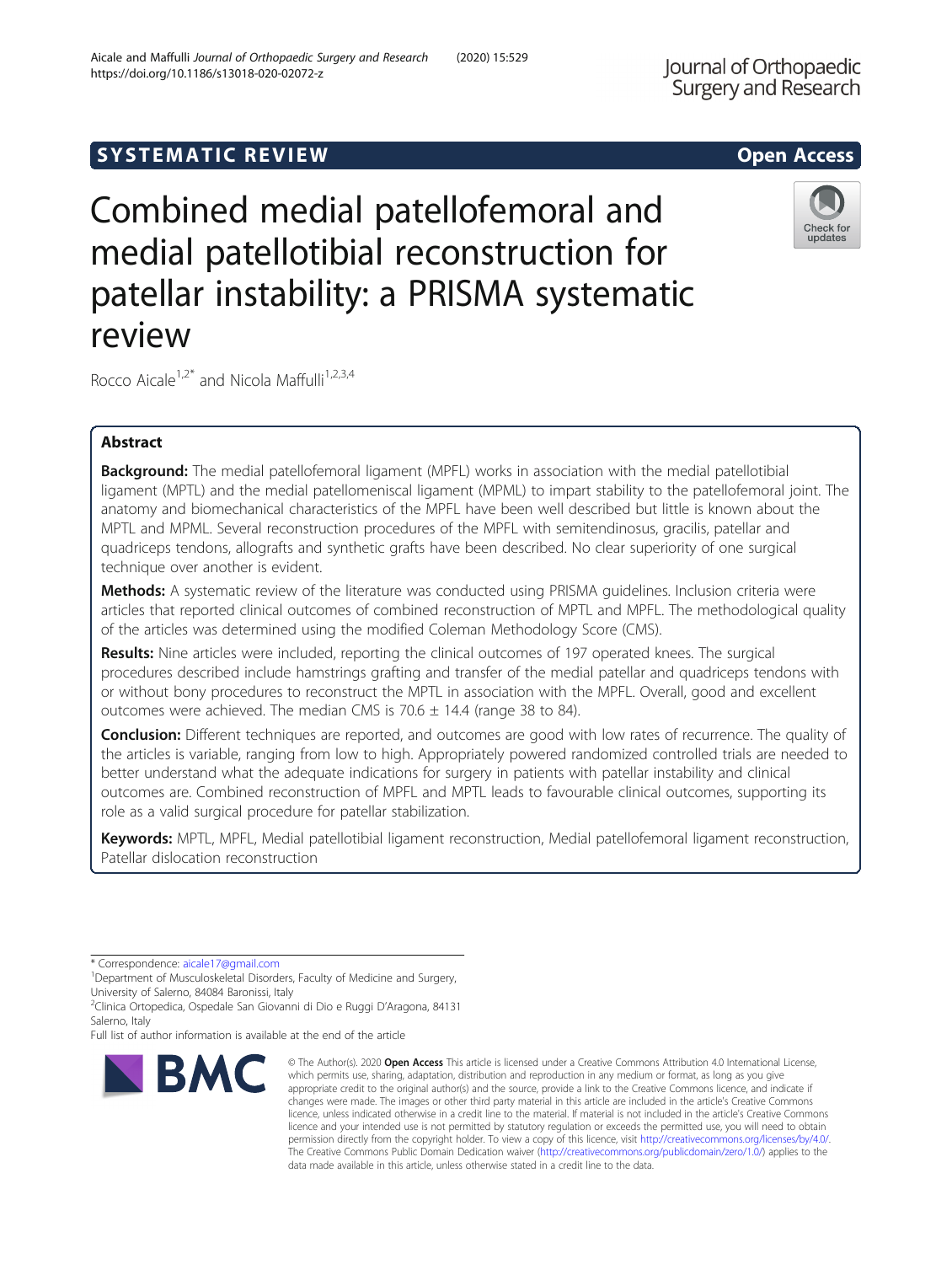# Introduction

Lateral patellar dislocation is a common cause of knee injuries and anterior knee pain, associated with haemarthrosis, especially in young patients  $[1, 2]$  $[1, 2]$  $[1, 2]$ . The patella is stabilized by ligaments, muscle and the trochlear groove [[3\]](#page-7-0). The major stabilizing ligamentous structure, the medial patellofemoral ligament (MPFL), works in association with the medial patellotibial ligament (MPTL) and the medial patellomeniscal ligament (MPML) to impart stability to the patellofemoral (PF) joint [[4\]](#page-7-0). The MPFL is considered the major medial restrictor while the others are secondary [[5\]](#page-7-0). Patella alta, a large Q angle, a hypoplastic lateral femoral condyle and congenital ligamentous laxity are associated to recurrent patellar dislocation [[6](#page-7-0)]. The MPTL and MPML contribute to limit the lateral translation of the patella, and this contribution increases from 26% in extension to 46% at 90° of flexion [\[1](#page-7-0)].

The anatomy [[7\]](#page-7-0), imaging [[8,](#page-7-0) [9](#page-8-0)] and biomechanical characteristics [[1,](#page-7-0) [5\]](#page-7-0) of the MPFL have been well described, but little is known about the MPTL and MPML  $[1, 5, 8-10]$  $[1, 5, 8-10]$  $[1, 5, 8-10]$  $[1, 5, 8-10]$  $[1, 5, 8-10]$  $[1, 5, 8-10]$  $[1, 5, 8-10]$  $[1, 5, 8-10]$  $[1, 5, 8-10]$ . The MPTL is located 13.7 mm distal to the joint line and 3.6 mm proximal to the distal border of the patella, 9.4 mm distal to the joint line and in line with the medial border of the medial tibial spine  $[11]$  $[11]$ . When choosing a graft for reconstruction, it must be considered that the MPTL is stiffer than the MPFL. The MPTL and MPML, though considered secondary restrictors, have an important role in maintaining joint stability, especially in the final phases of extension, opposing the lateral traction of the quadriceps [\[12](#page-8-0), [13](#page-8-0)].

The choice of technique to restore the stability of the PF joint needs to consider the skeletal maturity of the patient to avoid injury to the distal femoral physis [\[14](#page-8-0)–[16](#page-8-0)]. The recommended treatment for recurrent patellar dislocation, in patients with normal bony morphology, is ligamentous reconstruction [\[17\]](#page-8-0). This usually involves MPFL reconstruction with the addition of procedures that improve, in specific cases, the alignment and the congruence of the patellofemoral joint [\[18\]](#page-8-0), although isolated MPFL reconstruction produces good results [\[19](#page-8-0)–[21](#page-8-0)]. Furthermore, good results with low complication rates are obtained with combined MPTL and MPFL reconstruction [[22](#page-8-0)–[24\]](#page-8-0). To the best of our knowledge, no studies compared outcomes of isolated reconstruction of the MPFL versus isolated reconstruction of the MPFL, or combined reconstruction of both ligaments versus isolated reconstruction of either of them. Combined MPTL and MPFL reconstruction may improve the outcomes compared to isolated reconstructions of either of them and/or decrease the need for other procedures, such as tibial tuberosity osteotomies (TTO), reducing surgical morbidity [[24](#page-8-0)].

Historically, probably the first technique to surgically manage patellar instability was the Galeazzi procedure described in 1922, using a semitendinosus (ST) patellar tenodesis [[25](#page-8-0)]. This procedure continued to be performed even in 1998, when the precise anatomical location of the insertion of MPFL was reported [[20](#page-8-0)]. Rillmann et al. [[20](#page-8-0)] described a transfer of the medial portion of the patellar tendon (PT). Both surgical techniques are analogous to a MPTL reconstruction. Many other authors reported their results with these techniques, with or without the reconstruction of the MPFL (e.g. lateral retinaculum release, TTO, Roux–Goldthwait) [[26](#page-8-0)–[28\]](#page-8-0). In the early 2000s, following the introduction of the isolated MPFL reconstruction, MPTL reconstruction fell out of favour. More recently, however, combined MPFL and MPTL reconstruction has been reported [[13](#page-8-0), [14,](#page-8-0) [22](#page-8-0)–[24](#page-8-0), [29](#page-8-0)–[32](#page-8-0)].

An adequate tensile strength and length of the graft are the most important features for an ideal graft for combined reconstruction. In addition, the graft should have similar stiffness compared to the original ligaments to be reconstructed. The most commonly used grafts for ligaments reconstruction in the knee include the quadriceps, patellar, semitendinosus and gracilis tendons: all provide adequate strength in reconstruction procedures. However, because the MPTL is stiffer than the MPFL, the use of a stiffer graft for the MPTL than for the MPFL can be considered [[11\]](#page-8-0).

The purpose of this PRISMA compliant systematic review is to report techniques and clinical outcomes of reconstruction of the MPTL in combination with MPFL reconstruction in patients with lateral PF instability.

## Methods

This systematic review and its procedures were organized, conducted and reported following the Preferred Reporting Items for Systematic Reviews and Meta-Analyses (PRISMA) guidelines [\[33](#page-8-0)–[35](#page-8-0)]. The PRISMA checklist is presented in Fig. [1.](#page-2-0)

We performed a systematic search (up to August 2020) in the PubMed and Scopus electronic databases to identify the available scientific articles about techniques and clinical outcomes of reconstruction of MPTL in combination with the MPFL in patients with lateral PF instability, with no restrictions of time and language.

For the purposes of our systematic review, we used several combinations of the following keywords: MPTL, MPFL, medial patellotibial ligament reconstruction, medial patellofemoral ligament reconstruction and patellar dislocation reconstruction. Editorials, technical notes, letters to authors, narrative reviews, systematic review articles and articles that did not report any clinical outcomes were excluded. Eligible articles could have been published in English, French, Italian, Spanish and Portuguese.

An orthopaedic resident (RA) performed the search and evaluated the articles. An experienced researcher in systematic reviews (NM) solved cases of doubt. At the beginning of the procedure, the investigator read the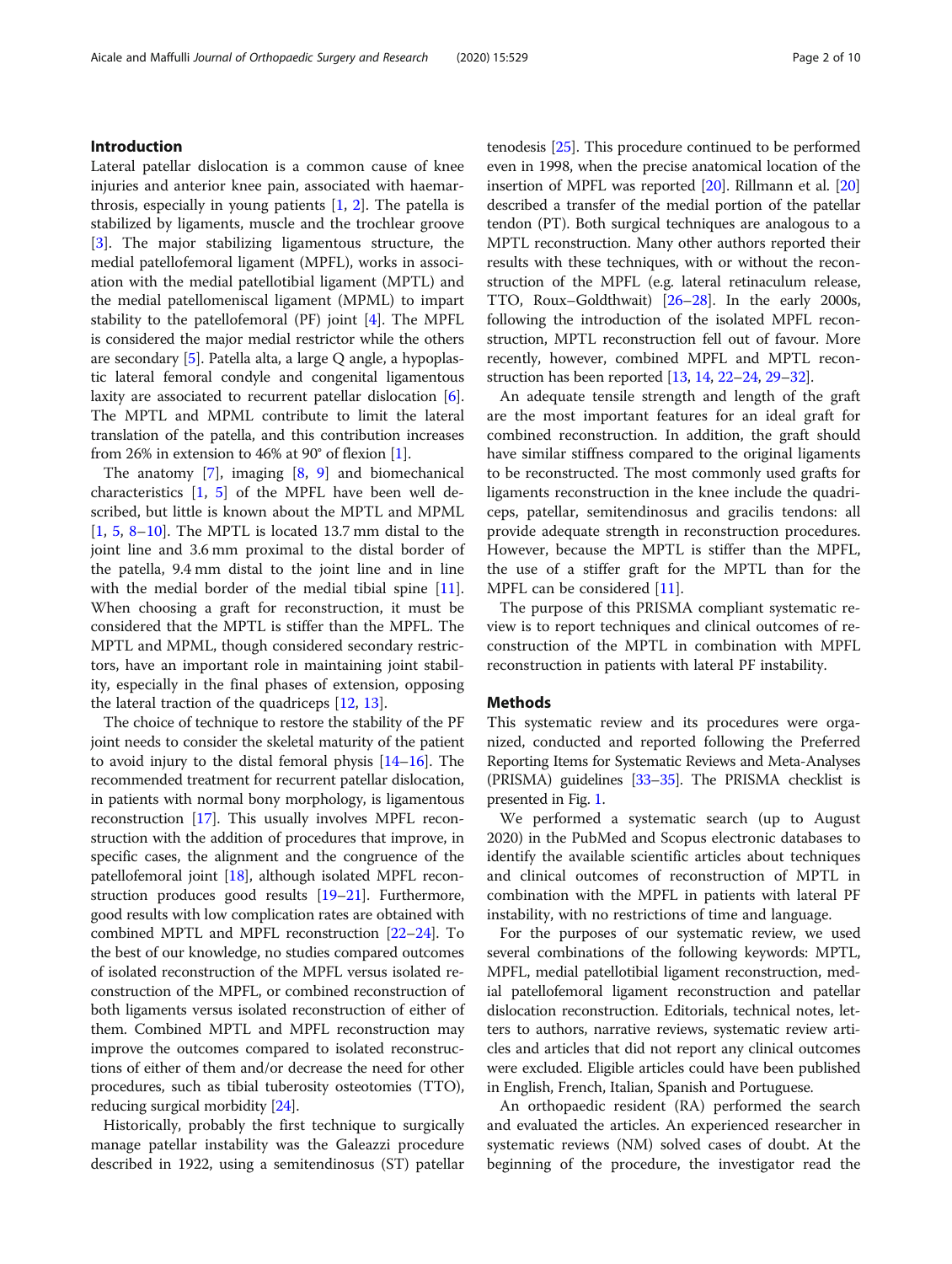<span id="page-2-0"></span>

abstracts of all the articles, selected the relevant ones according to both inclusion and exclusion criteria and then compared the results with the other investigator. After 1 week, the same studies were read again to confirm the investigators' agreement regarding articles selected. No disagreement was observed among the investigators.

The Coleman Methodology Score (CMS) was used to evaluate the quality of the articles included in this PRIS MA systematic review [\[36\]](#page-8-0). The two authors (RA and NM) applied independently the CMS, and a final score was reached by consensus. The CMS is calculated by adding ten different criteria (study size, follow-up, number of procedures, type of study, diagnostic certainty, description of surgical technique, rehabilitation and compliance, outcome criteria, outcome assessment and selection process), with a maximum total possible score of 100 [[36](#page-8-0)].

One investigator extracted the data from the full-text articles to Excel spreadsheet structured tables to analyse each study in a descriptive fashion. Another investigator independently double-checked the extraction of primary data from all the articles. Doubts and inconsistencies

were grouped and solved. The information extracted from the articles is listed in Table [1.](#page-3-0)

# Results and discussion

After the initial literature search, a total of 4906 potentially relevant citations were identified. After removal of duplicate records, 785 articles were identified. After a first check of titles and abstracts, 737 articles were not included, since they did not investigate the outcomes of reconstruction of the MPTL in combination with the MPFL in patients with lateral PF instability. After further screening, other 39 articles were excluded since they did not conform to the inclusion criteria. A total of 9 articles (Table [1\)](#page-3-0) were included in the present systematic review. The study selection process is reported in the PRISMA flowchart (Fig. 1). No randomized control trials were identified in our search, and all articles are case reports or case series.

Results of the CMS are reported in Table [2.](#page-5-0) There was a large range of CMS values, from 38 to 84, with a mean of 70.6 ± 14.4. Some of the selected studies reported a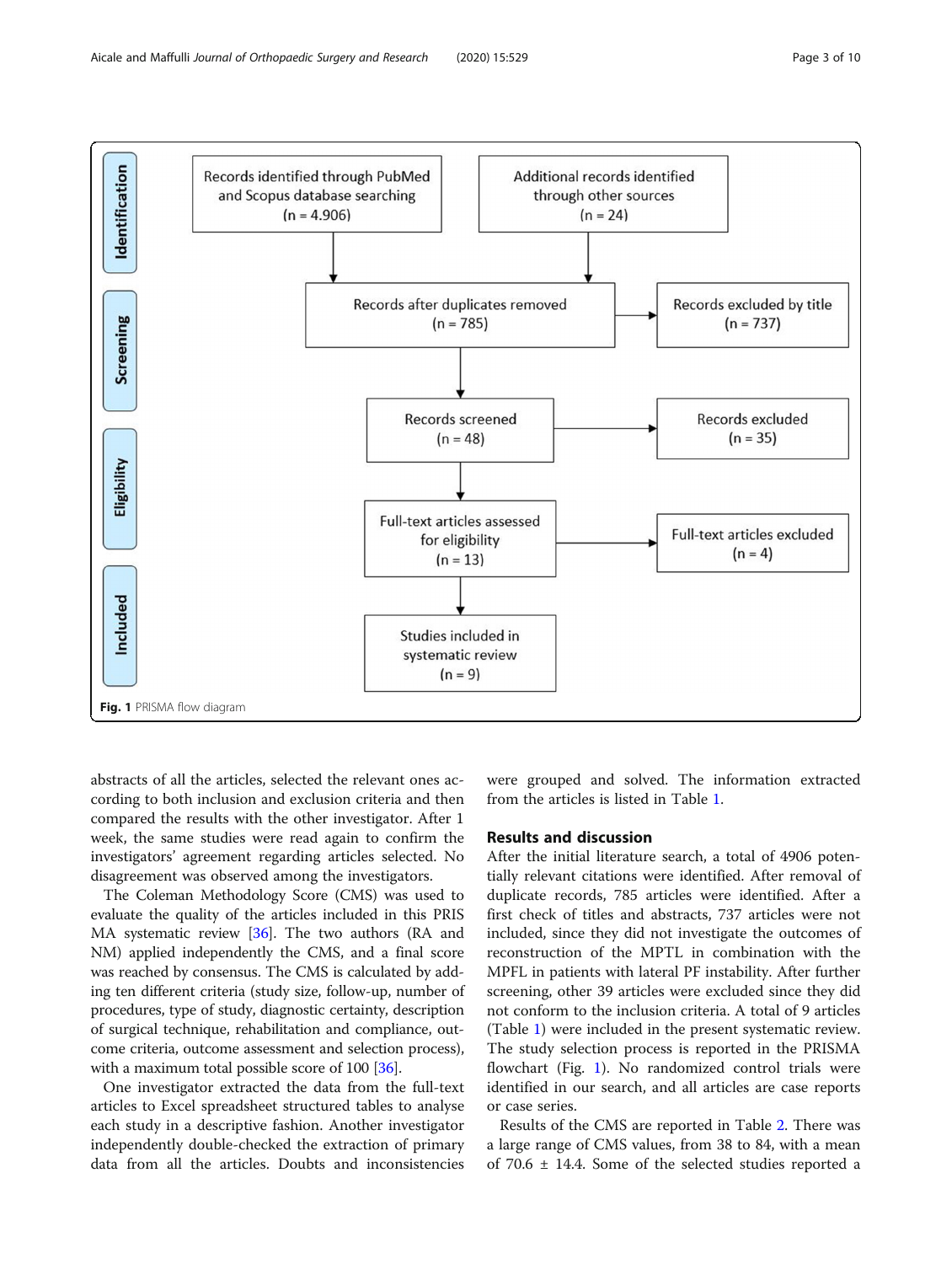<span id="page-3-0"></span>

| Table 1 Clinical results of MPTL and MPFL reconstructions |                          |                     |                                                                                                                                                                                                                                                                                                        |                                                                                                                                                                        |                                                                                                                                                                                                                    |                                                                                                                                                                                                                                                                                                        |
|-----------------------------------------------------------|--------------------------|---------------------|--------------------------------------------------------------------------------------------------------------------------------------------------------------------------------------------------------------------------------------------------------------------------------------------------------|------------------------------------------------------------------------------------------------------------------------------------------------------------------------|--------------------------------------------------------------------------------------------------------------------------------------------------------------------------------------------------------------------|--------------------------------------------------------------------------------------------------------------------------------------------------------------------------------------------------------------------------------------------------------------------------------------------------------|
| References                                                | z                        | Follow-up<br>(mean) | Indications                                                                                                                                                                                                                                                                                            | Graft/technique                                                                                                                                                        | Associated risk factors                                                                                                                                                                                            | Results                                                                                                                                                                                                                                                                                                |
| Ebied and<br>El-Kholy [12]                                | 25                       | 34 months           | At least 1 dislocation<br>Persistent symptoms<br>of instability despite<br>or subluxation<br>rehabilitation<br>2 weeks of                                                                                                                                                                              | ST and GT with distal insertion<br>Lateral retinaculum release in<br>One tunnel in the patella<br>68% TTO in 32%<br>maintained                                         | Patella alta: not mentioned<br>Lateral quadriceps vector:<br>- Mean sulcus angle 141°<br>Trochlear dysplasia with:<br>mean TTTG 15 mm                                                                              | Results: 76% excellent, 20%<br>Effusion of the knee: 8%<br>IKDC scores: 54-81<br>good, and 4% fair                                                                                                                                                                                                     |
| Ahmad [13]<br>Brown and                                   | $\sim$                   | 14 months           | mechanical alignment<br>Dislocation with<br>normal osseous<br>anatomy and                                                                                                                                                                                                                              | Docking tunnel in the patella<br>ST and GT Distal insertion<br>maintained                                                                                              | No risk factors                                                                                                                                                                                                    | patient 1; 55-95 in 2 patients<br>Lysholm scores: 38-97 in 1<br>patient; 50-98 in 2 patients<br>Kujala scores: 43-88 in 1<br>Redislocation: none                                                                                                                                                       |
| Sobhy et al. [20]                                         | 29                       | 32.2 months         | morphology and limb<br>Recurrent dislocation<br>patellofemoral bone<br>alignment with no<br>other ligamentous<br>with normal<br>deficiencies                                                                                                                                                           | ST and GT with distal insertion<br>Two tunnels in the patella<br>maintained                                                                                            | No risk factors                                                                                                                                                                                                    | Returned to previous level<br>Subjective instability: 6.9%<br>Lysholm scores: 51.9-89.5<br>Cincinnati scores: 50-88<br>Kujala scores: 36.6-90.6<br>Patellar tilt: 10.9°-2.45°<br>Redislocation: none<br>Congruence angle:<br>VAS mean $6.3-1.8$<br>of activity:96.4%<br>$11.93^{\circ} - 6.48^{\circ}$ |
| et al. [22]<br>Hinckel                                    | $\sim$                   | 5.5 months          | Instability in flexion<br>Open growth plate<br>Hyperextension of<br>vector, patella alta<br>with predisposing<br>lateral quadriceps<br>factors (increased<br>Recurrent patellar<br>dislocation with:<br>Subluxation in<br>ligament laxity<br>the knee with<br>and trochlear<br>extension<br>dysplasia) | Medial quadriceps for the MPFL<br>and medial patellar tendon for<br>Lateral retinaculum release in<br>42.9%. Shortening of the<br>patellar tendon in 14.3%<br>the MPTL | B (14.3%), C (14.3%) and D<br>Lateral quadriceps vector:<br>Trochlear dysplasia with:<br>classification: A (57.1%)<br>$TTG > 20$ mm $(42.9%)$<br>Patella alta: CD > 1.2<br>- Modified Dejour<br>(14.3%)<br>(71.4%) | Wound dehiscence: 14.3%<br>Satisfaction 9/10: 71.4%<br>Redislocation: none<br>Lengthening of the<br>tendon: 14.3%<br>quadriceps                                                                                                                                                                        |
| Drez et al. [27]                                          | $\overline{\phantom{0}}$ | 31.5 months         | instability and a loose<br>Patients with patellar<br>Recurrent instability<br>fragment following<br>patellar dislocation<br>osteochondral<br>non-operative<br>after failed<br>measures                                                                                                                 | ST (6 knees), ST + GT (5 knees),<br>and lliotibial band (3 knees).<br>All as free grafts, one repair                                                                   | - Lateral quadriceps vector:<br>- Trochlear dysplasia: not<br>- Patella alta: normal<br>$Q$ angle $< 15^\circ$<br>mentioned                                                                                        | Congruence angle: 25.3°-5.5°.<br>Fulkerson score mean: 93.<br>Results: 93% excellent and<br>Quadriceps atrophy: 60%.<br>Kujala score mean: 88.6.<br>Redislocation: none<br>Arthrofibrosis: 6.7%.<br>qood.                                                                                              |
| Zhang [28]<br>Yang and                                    | 58                       | 24 months           | patellar dislocations<br>At least two lateral<br>nonoperative<br>Failure of a                                                                                                                                                                                                                          | Proximal end fixed at the origin<br>maintained and fixed to tibial<br>ST with distal insertion<br>periosteum                                                           | - Grade of trochlear dysplasia<br>- Patella alta: by Insall-Salvati<br>$-TT-TG$ distance $>$ 20 mm<br>ratio criteria                                                                                               | Results: 87.9% excellent, 6.9%<br>good, 3.4% fair, 1.7% poor.<br>Kujala score: 89.5 ± 10.2<br>IKDC score: $85 \pm 13.9$                                                                                                                                                                                |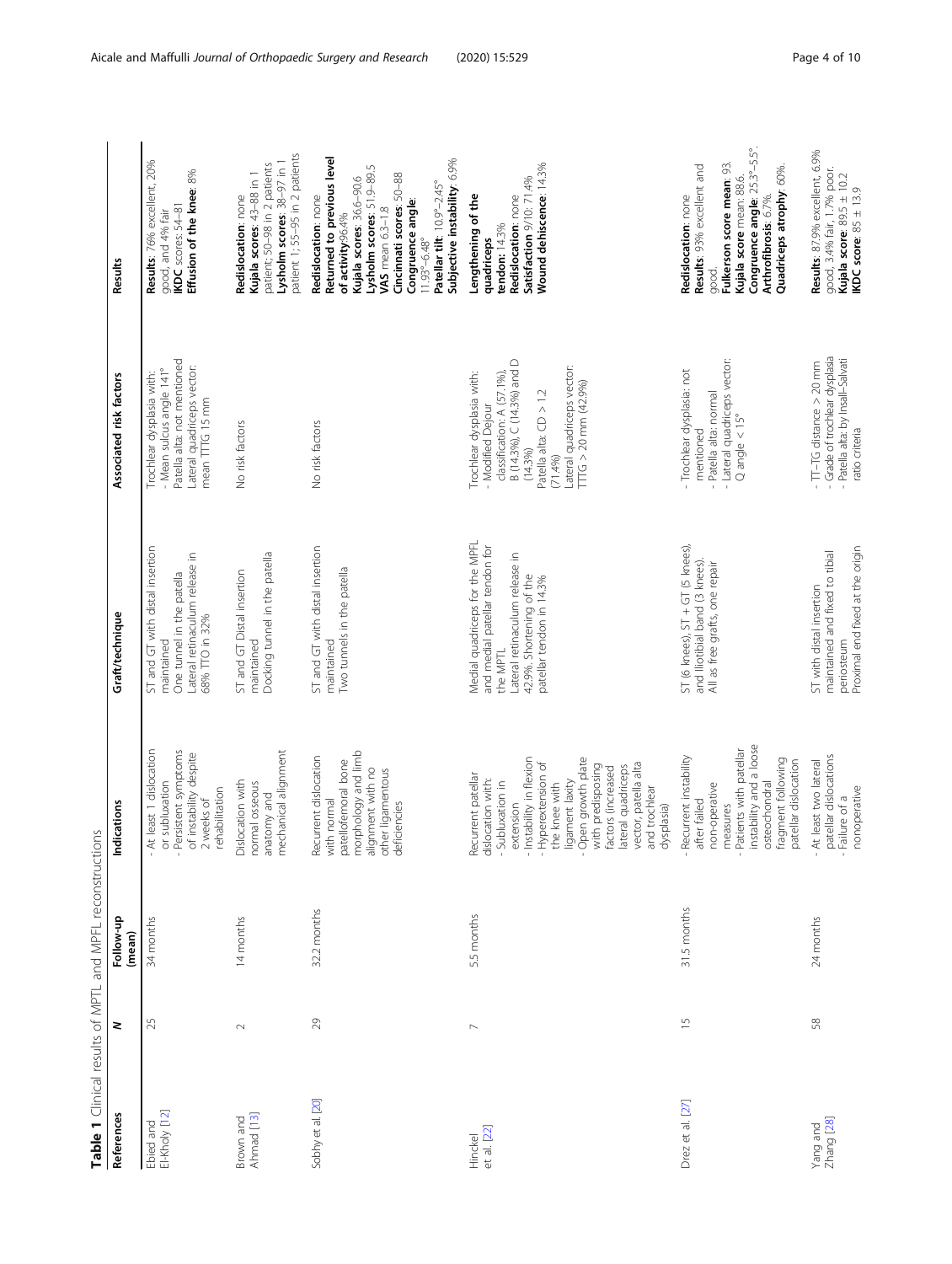| References                | z              | <b>CONSISTENT CONSISTENTS AND DESCRIPTION OF A REAL PROPERTY OF A REAL PROPERTY OF A REAL PROPERTY OF A REAL PROPERTY OF A REAL PROPERTY OF A REAL PROPERTY OF A REAL PROPERTY OF A REAL PROPERTY OF A REAL PROPERTY OF A REAL P</b><br>Follow-up<br>(mean) | Indications                                                                                                                                                                                                                                                       | Graft/technique                                                                                                                                                                                                                                                                                        | Associated risk factors                                                                                                                                      | Results                                                                                                                                                                                                                                                                     |
|---------------------------|----------------|-------------------------------------------------------------------------------------------------------------------------------------------------------------------------------------------------------------------------------------------------------------|-------------------------------------------------------------------------------------------------------------------------------------------------------------------------------------------------------------------------------------------------------------------|--------------------------------------------------------------------------------------------------------------------------------------------------------------------------------------------------------------------------------------------------------------------------------------------------------|--------------------------------------------------------------------------------------------------------------------------------------------------------------|-----------------------------------------------------------------------------------------------------------------------------------------------------------------------------------------------------------------------------------------------------------------------------|
|                           |                |                                                                                                                                                                                                                                                             | treatment programme<br>- 18 years at the time<br>of surgery                                                                                                                                                                                                       | of the naïve MPFL in the medial<br>aspect of the femur                                                                                                                                                                                                                                                 |                                                                                                                                                              | Insall-Salvati ratio: 1.37 ± 0.19<br>Caton-Deschamps Index: 1.31<br>Modified Insall-Salvati ratio:<br>$T-TG$ distance: $19.9 \pm 1.7$<br>Patellar tilt: $113 \pm 5.2$<br>VAS: $11 \pm 4$<br>$1.95 \pm 0.25$<br>± 0.17                                                       |
| Sadigursky<br>et al. [29] | $\overline{ }$ | 12 months                                                                                                                                                                                                                                                   | extensive rupture of<br>episodes of patellar<br>- MRI demonstrating<br>retinaculum were<br>- More than two<br>dislocation<br>the medial<br>included                                                                                                               | maintained fixed with a metallic<br>transferred to medial edge of<br>And passed to the femur it is<br>fixed by the fourth anchor in<br>the patella and fixated by a<br>anchor inserted into the tibia<br>The graft is percutaneously<br>ST with distal insertion<br>the Schöttle point<br>metal anchor | - Patellar height: Caton-<br>- Trochlear dysplasia<br>$-T-TG$ distance<br>Deschamps                                                                          | Lysholm score: $87.71 \pm 5.70$<br>Kujala score: $88.57 \pm 5.09$                                                                                                                                                                                                           |
| Hetsroni et al. [30]      | $\gtrsim$      | 43 months                                                                                                                                                                                                                                                   | be dislocable under<br>- Patella which could<br>- History of recurrent<br>- Physis closure<br>ateral patellar<br>anaesthesia<br>nstability                                                                                                                        | maintained. Docking tunnel in<br>anchor in a mid-point between<br>GT or ST with distal insertion<br>the patella. it is fixed by the<br>medial epicondyle and<br>adductor tubercle                                                                                                                      | - TT-TG distance in the range<br>- no cases of significant<br>trochlea dysplasia or<br>- Beighton score<br>$(10 - 18 \text{ mm})$<br>patella alta<br>$-$ BMI | Kujala score: $86.4 \pm 12.5$<br>Tegner score: $4.8 \pm 2.4$                                                                                                                                                                                                                |
| Maffulli et al. [37]      | 34             | 3.1 years                                                                                                                                                                                                                                                   | documented episode<br>ehabilitation for 3 to<br>undertaken intensive<br>episodes of unilateral<br>necessitating reduction<br>5 months after each<br>patellar dislocation<br>- Two documented<br>radiographically<br>of dislocation<br>- All patients<br>confirmed | passed into two patella tunnels,<br>Combined reconstruction of<br>looped and sutured on the<br>MPFL and MPTL using an<br>adductors magnus tendon<br>psilateral autologous GT,                                                                                                                          | No risk factors                                                                                                                                              | Insall-Salvati index remain<br>Cincinnati Score increase<br>Kajala score increase to<br>No difference between<br>without osteochondral<br>to 90 ± 19 $(p < 0.001)$<br>No difference with or<br>within normal range<br>males and females<br>$82 \pm 17 (p < 0.02)$<br>esions |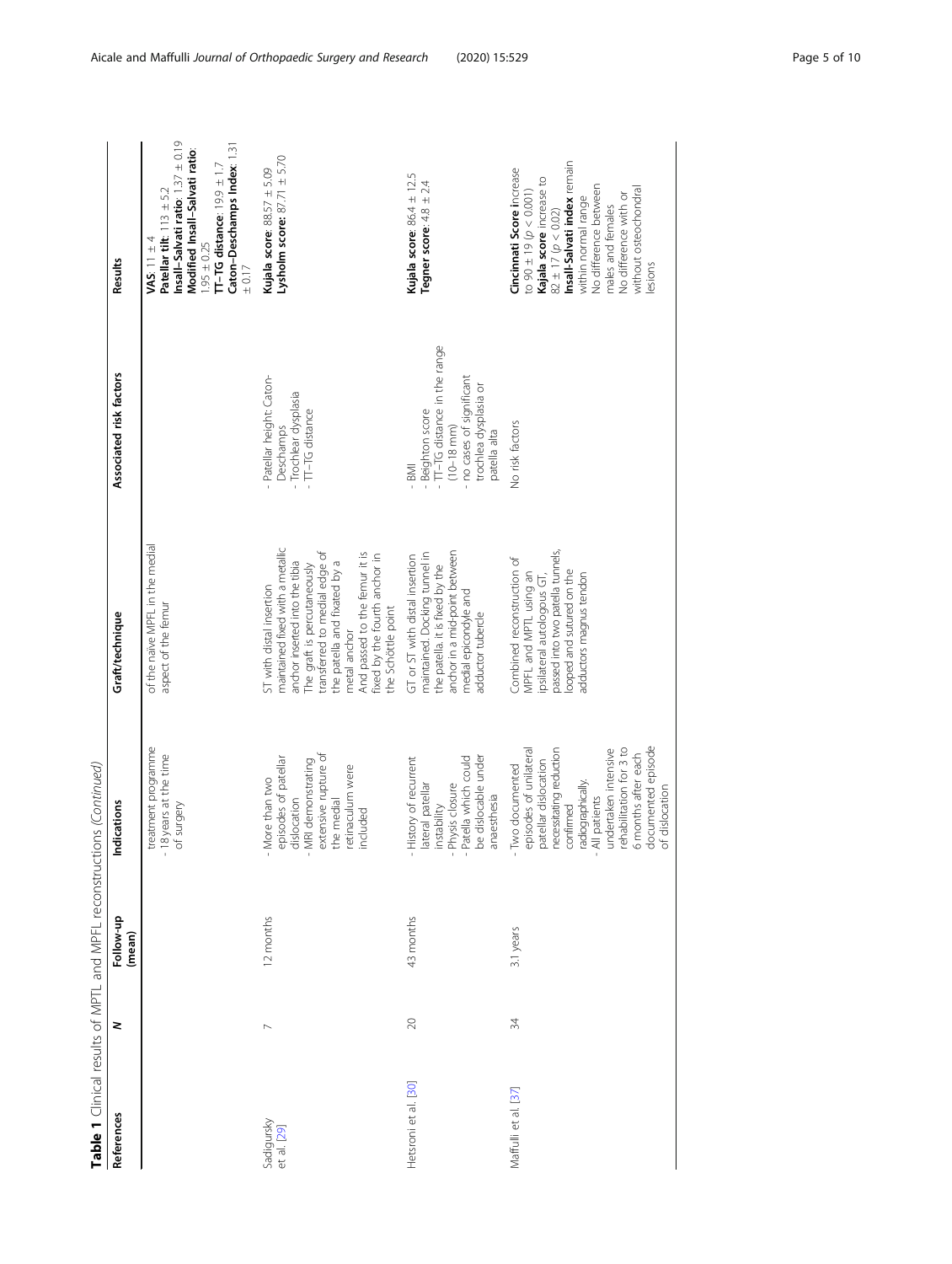<span id="page-5-0"></span>

| Table 2 Results of the Coleman Methodology Score (CMS) used to assess the quality of the articles included |               |               |                     |                  |                         |                                         |                                  |                     |                                     |                          |             |
|------------------------------------------------------------------------------------------------------------|---------------|---------------|---------------------|------------------|-------------------------|-----------------------------------------|----------------------------------|---------------------|-------------------------------------|--------------------------|-------------|
| References                                                                                                 | Study<br>size | Follow-up     | N procedures        | Type of<br>study | Diagnostic<br>certainty | Description<br>of surgical<br>technique | and compliance<br>Rehabilitation | Outcome<br>criteria | assessment<br>Outcome               | Selection<br>process     | Total       |
| Ebied and El-Kholy [12]                                                                                    |               |               |                     | $\circ$          | Ľ                       | 5                                       | $\supseteq$                      | $\circ$             |                                     | $\overline{\phantom{0}}$ | 59          |
| Brown and Ahmad [13]                                                                                       |               |               |                     | $\circ$          |                         |                                         | O                                | $\supseteq$         | O                                   | $\circ$                  | 38          |
| Sobhy et al. [20]                                                                                          |               |               |                     | $\supseteq$      |                         |                                         | $\circ$                          | $\circ$             |                                     | S                        | 没           |
| Hinckel et al. [22]                                                                                        |               |               |                     | $\supseteq$      |                         |                                         | $\circ$                          | $\supseteq$         | Ľ                                   | Щ                        | R           |
| Drez et al. [27]                                                                                           |               |               |                     | $\circ$          |                         |                                         | $\subseteq$                      | $\supseteq$         | O                                   | m                        | 2           |
| Sadigursky et al. [29]                                                                                     |               |               |                     | $\supseteq$      |                         |                                         | $\circ$                          | $\supseteq$         |                                     | m                        | 52          |
| Hetsroni et al. [30]                                                                                       |               |               |                     | $\supseteq$      |                         |                                         | $\subseteq$                      | $\supseteq$         | $\supseteq$                         | S                        | 没           |
| Yang and Zhang [28]                                                                                        |               |               | $\subseteq$         | $\circ$          |                         |                                         | $\subseteq$                      | $\supseteq$         | $\supseteq$                         | S                        | 74          |
| Maffulli et al. [37]                                                                                       |               |               | $\circ$             | $\supseteq$      |                         |                                         | $\supseteq$                      | $\supseteq$         | $\supseteq$                         | $\stackrel{3}{-}$        | 82          |
| Maximum score<br>possible                                                                                  | $\supseteq$   |               | $\supseteq$         | $\overline{1}$   | Ľ                       |                                         | $\supseteq$                      | $\supseteq$         | $\overline{1}$                      | $\overline{1}$           | 100         |
| Mean ± standard<br>deviation                                                                               | $2.5 \pm 2.6$ | $3.7 \pm 1.9$ | 33<br>$\frac{+}{8}$ | 52<br>$5.5 +$    | $\frac{0}{+1}$<br>5     | $\circ$<br>+1<br>S                      | $8.8 + 3.3$                      | $10 \pm 0$          | 22<br>$\frac{3}{2}$ + $\frac{1}{2}$ | $12.6 \pm 4.8$           | 70.6 ± 14.4 |
|                                                                                                            |               |               |                     |                  |                         |                                         |                                  |                     |                                     |                          |             |

|        | 5<br>¢                                                                        |
|--------|-------------------------------------------------------------------------------|
|        | ī<br>j                                                                        |
|        |                                                                               |
|        | ׇׇ֚֚֬֓֡                                                                       |
|        | j<br>Ï                                                                        |
|        |                                                                               |
|        |                                                                               |
|        |                                                                               |
|        | )<br>č                                                                        |
|        |                                                                               |
|        | I<br>J                                                                        |
|        |                                                                               |
|        | d<br>$\overline{\phantom{a}}$                                                 |
|        |                                                                               |
|        |                                                                               |
|        | $\overline{\phantom{a}}$                                                      |
|        |                                                                               |
|        |                                                                               |
|        |                                                                               |
|        |                                                                               |
|        |                                                                               |
|        |                                                                               |
|        |                                                                               |
|        | ֖֖֧ׅ֧ׅ֚֚֚֚֚֚֚֚֚֚֚֚֚֚֚֚֚֚֚֚֚֚֚֚֚֚֚֡֬֝֝֓֡֡֓֡֞֡֡֓֞                               |
|        | ֚֬֕                                                                           |
|        | Ì                                                                             |
|        |                                                                               |
|        | J<br>1                                                                        |
|        |                                                                               |
|        |                                                                               |
|        | י<br>י<br>֖֖֖֖֖֧֪ׅ֖֧֪ׅ֪ׅ֖֧֪֪ׅ֖֧֪֪ׅ֧֪ׅ֧֪֧֚֚֚֚֚֚֚֚֚֚֚֚֚֚֚֚֚֚֚֚֡֝֝֝֝֝֓֞֝֓֞֝֬֞֬֝֬ |
|        | i<br>Í                                                                        |
|        | ¢<br>J                                                                        |
|        |                                                                               |
|        | i<br>i                                                                        |
|        | í                                                                             |
|        |                                                                               |
|        |                                                                               |
|        |                                                                               |
|        |                                                                               |
|        |                                                                               |
|        | j                                                                             |
|        | Ï<br>١                                                                        |
|        | j                                                                             |
|        |                                                                               |
|        |                                                                               |
|        |                                                                               |
|        |                                                                               |
|        |                                                                               |
| ة<br>أ |                                                                               |
|        |                                                                               |
|        |                                                                               |
|        |                                                                               |
|        |                                                                               |
|        | i                                                                             |
| Ì      |                                                                               |
|        |                                                                               |
|        |                                                                               |
|        | j<br>Ï                                                                        |
|        |                                                                               |
|        |                                                                               |
|        | ֧֖֚֚֚֬֝֬                                                                      |
|        | 5                                                                             |
|        |                                                                               |
|        | Ò<br>J                                                                        |
|        |                                                                               |
|        |                                                                               |
|        | j<br>l                                                                        |
|        |                                                                               |
|        |                                                                               |
|        |                                                                               |
|        | Ó                                                                             |
|        | Ž                                                                             |
|        |                                                                               |
|        |                                                                               |
|        |                                                                               |
|        |                                                                               |
| Ï      |                                                                               |
|        | )                                                                             |
|        | 1                                                                             |
|        |                                                                               |
|        |                                                                               |
|        |                                                                               |
|        | j                                                                             |
|        |                                                                               |
|        |                                                                               |
|        |                                                                               |
|        |                                                                               |
|        |                                                                               |
|        | ۱                                                                             |
| I      | こりこ                                                                           |
|        |                                                                               |
| r      | l                                                                             |
|        |                                                                               |
|        |                                                                               |
|        |                                                                               |
|        |                                                                               |
| I      | ahla<br>u<br>D                                                                |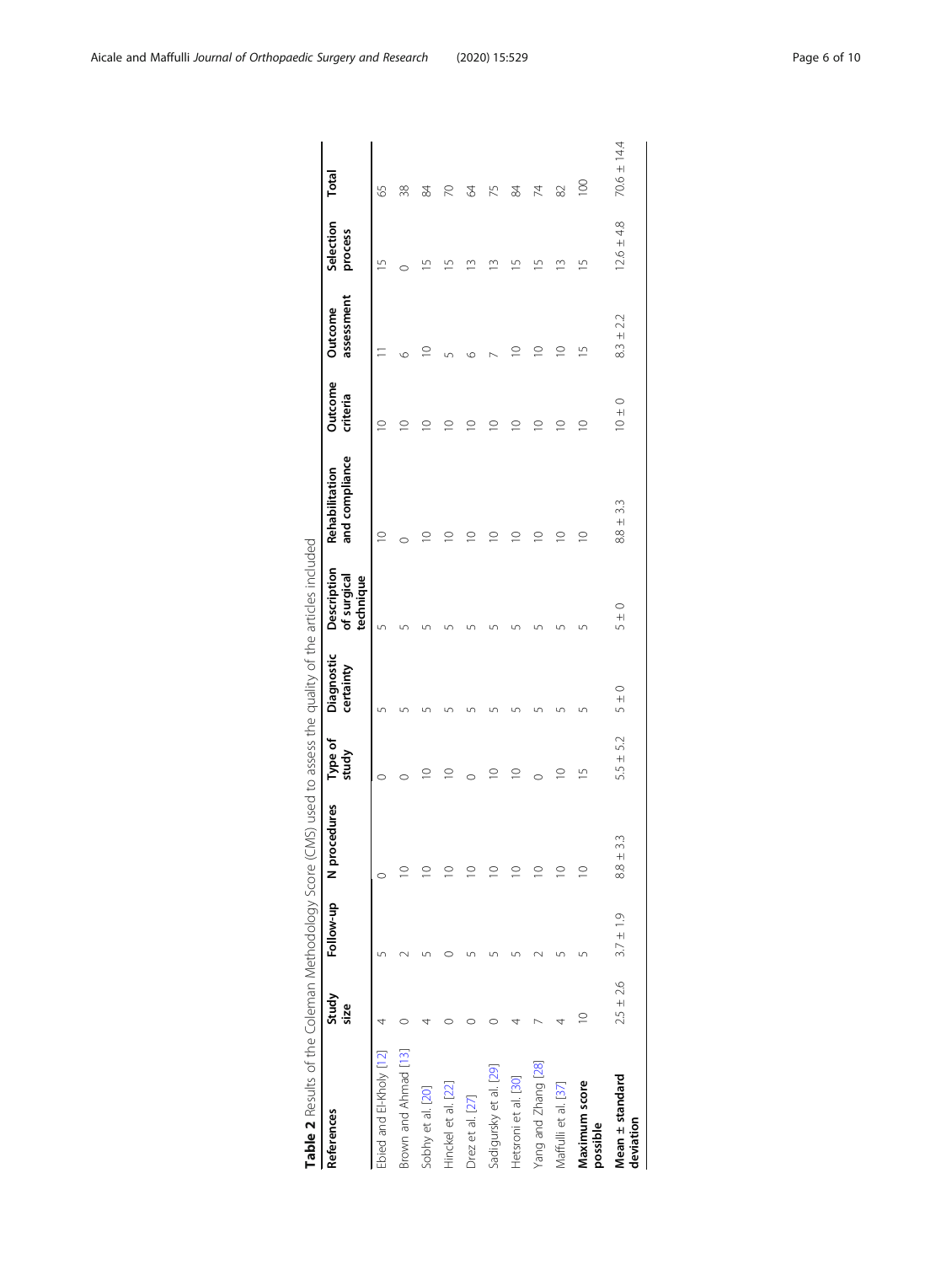relatively small cohort of patients; had short follow-up, unclear outcome criteria and assessments and poor patient selection processes; and were retrospective.

In the analysed studies, most authors used hamstrings autografts, such as the gracilis tendon [\[37](#page-8-0)], preserving their tibial attachment [\[13,](#page-8-0) [14](#page-8-0), [22,](#page-8-0) [30](#page-8-0), [32\]](#page-8-0). In particular, two had free ends fixed in the tibia [\[24,](#page-8-0) [29](#page-8-0), [31\]](#page-8-0), eight used hamstrings [\[13](#page-8-0), [14,](#page-8-0) [22,](#page-8-0) [29](#page-8-0)–[32,](#page-8-0) [37](#page-8-0)], and one used the medial portion of the patellar and quadriceps tendons using anchors to fix the grafts in femoral and tibial attachments [[24](#page-8-0)].

Furthermore, in three studies femoral tunnel fixation was undertaken using interference screws, with the proximal end of the hamstring graft employed to reconstruct the MPFL [[13,](#page-8-0) [22](#page-8-0), [30](#page-8-0)], in three other studies anchors were used to fix the semitendinosus grafts to the femur [\[29](#page-8-0), [31](#page-8-0), [32](#page-8-0)], while in one study the free end of the graft was looped and sutured to the adductor magnus tendon [[37](#page-8-0)].

In this systematic review, we found many different techniques with wide variation in the graft choice, harvesting and fixation. The lengths of the various graft were different:  $8.8 \pm 8.4$  cm for the quadriceps tendon  $[38]$  $[38]$ , 4.9 cm for the patellar tendon  $[39]$ , 36.6 cm for the semitendinosus tendon [\[39\]](#page-8-0) and 41.9 cm for the gracilis tendon [\[39](#page-8-0)]. All grafts were long enough to reconstruct the MPFL (mean length of 60.6 mm) and MPTL (mean length of 36.4 mm) [[7](#page-7-0)].

The tensile strength values were the following: for the quadriceps tendon, 1 cm in diameter of the superficial layer (stiffness of 33.6  $\pm$  6.8 N/mm; yield load of 147.1  $\pm$ 65.1 N, maximum load to failure of  $205 \pm 77.8$  N) [\[40](#page-8-0)]; for the medial third of the patellar tendon,  $2734 \pm 298$  N [[39\]](#page-8-0); for the semitendinosus tendon,  $1216 \pm 50 \text{ N}$  [\[39](#page-8-0)]; and for the gracilis tendon,  $838 \pm 30$  N [\[39\]](#page-8-0).

The complications reported included wound infections [[29,](#page-8-0) [41](#page-8-0)], quadriceps atrophy and subjective instability complaints [[32\]](#page-8-0), limitation of the range of motion  $(ROM)$   $[22, 29]$  $[22, 29]$  $[22, 29]$  $[22, 29]$  and effusion of the knee  $[13]$  $[13]$ . Three studies reported no complications in a total of 67 patients [\[14](#page-8-0), [30,](#page-8-0) [31\]](#page-8-0). Wound complications, in a recent systematic review, were 11.9% overall, which may be related to extensive exposure and releases performed [\[42\]](#page-8-0).

The present work identified a low number of articles that meet inclusion criteria ( $N = 9$ ), with a relatively small number of operated knees ( $N = 197$ ), reporting eight different techniques, all producing favourable outcomes with low rates of redislocation. The quality of articles is variable, from low to high.

Management of patellar instability with combined reconstruction of the MPFL and MPTL lacks of level I evidence which compares surgical techniques and biomechanical principles behind the mentioned techniques. Bitar et al. [[43](#page-8-0)] compared operative and nonoperative management for recurrent patellar instability, with better subjective outcome after surgical treatment with MPFL reconstruction. The use of femoral soft-tissue fixation for MPFL reconstruction may reduce surgical morbidity but could be inferior in relation to patellar stability and patellar tracking; furthermore, it could result in an inferior clinical outcome compared with bone fixation of the graft. A recent RCT confirms that soft-tissue graft fixation did not result in an inferior subjective clinical outcome compared with screw fixation. Also, surgical morbidity at the femoral condyles was similar to those associated with screw fixation, with both techniques associated with an 11% incidence of significant pain at the femoral condyle with excellent patellar stability [\[44](#page-8-0)].

Generally, in the reported articles, patients had no additional risk factors for patellar instability. However, Ebied and El-Kholy performed a TTO in 32% ( $N = 8$  of 25) of patients to correct a large quadriceps vector [\[13](#page-8-0)]. Hinckel et al. [[24\]](#page-8-0), in a study of 7 patients, reported a high-grade of trochlear dysplasia in 3 patients (43%), patella alta in 5 patients (71%) and a large quadriceps vector in 3 patients (43%), but only in one patient (14%), the patellar tendon was shortened.

Combined reconstruction of MPFL and MPTL is receiving increasing interest, probably due to new anatomical, biomechanical and histological studies which showed that the MPTL is a true ligament, with specific biomechanical proprieties important for patellofemoral tracking and stability [\[11](#page-8-0), [45\]](#page-8-0). Probably, combined reconstruction may improve outcomes if compared with isolated MPFL reconstruction [[13,](#page-8-0) [14,](#page-8-0) [22,](#page-8-0) [29\]](#page-8-0), reducing not only surgical morbidity decreasing the need of bony procedures such as TTO in patients with borderline patella alta/lateralized force vector, but also the use of trochleoplasty in patients with moderate dysplasia [[41](#page-8-0)].

Rehabilitation protocols are different and vary from restrictive (progressive weight-bearing with a brace locked in extension for 2 weeks, then ROM gradually increases in 30° increments every 2 weeks, and after 8 weeks the brace is discontinued and full weight-bearing and full range of motion are allowed) [[22\]](#page-8-0), to partially restrictive (full weight-bearing with crutches and isometric quadriceps strengthening, progressive increase of ROM to 0°– 30° for the first 2 weeks, to 0°–90° for the fifth and sixth weeks, when the brace is removed and ROM allowed without restrictions) [\[32\]](#page-8-0).

In the future, routine reconstruction of both MPFL and MPTL may become a part of the algorithms used for the management of patellar instability. However, as a meta-analysis was not possible, we can only conclude that good clinical outcomes were achieved by combined MPFL and MPTL reconstruction. In any case, it should be considered that most patients do well with isolated reconstruction of the MPFL [[46](#page-8-0)–[48](#page-8-0)], and it is not clear when a reconstruction of the MPTL should be added.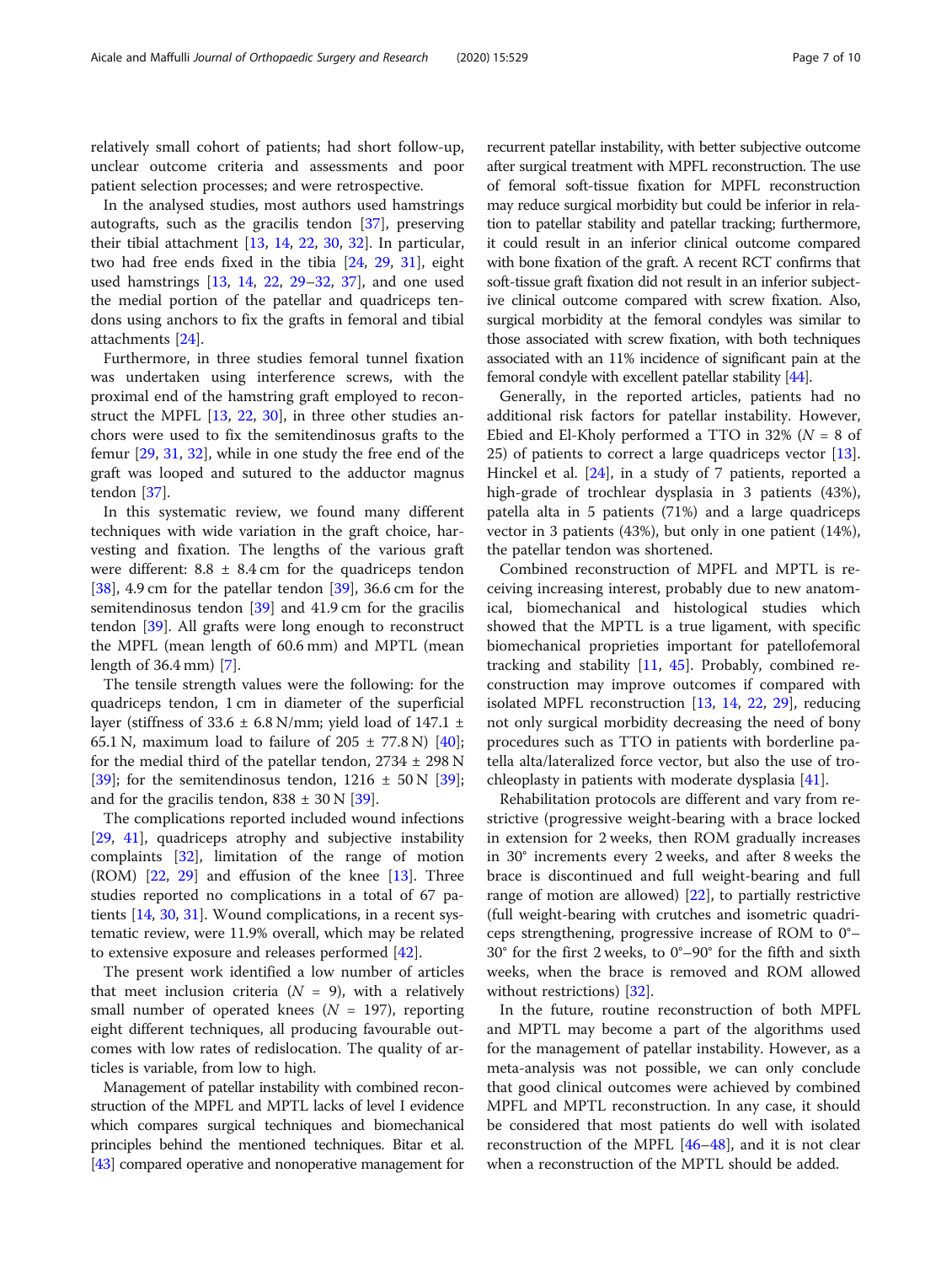<span id="page-7-0"></span>Given the lack of randomized controlled trials and the low number of studies, we are unable to define the ideal situation for combined MPTL and MPFL reconstruction. Probably, the indications suggested by Hinckel et al. [[24](#page-8-0), [49\]](#page-9-0) (subluxation in extension, instability in flexion, knee hyperextension with ligamentous laxity, and skeletal immaturity with associated risk factors), supported by anatomical and biomechanical studies, may be used, at least until stronger clinical evidence is available.

The modified Coleman score [[36\]](#page-8-0) shows, on average, that the studies were of moderate quality, and the greatest limitation of this systematic review probably lies in the design of the reported studies. There are no randomized controlled trials comparing reconstruction of the MPFL and MPTL versus non-operative treatment, or comparing different operative treatments, and no article included a control group. Given the heterogeneity and small size of the cohorts studied, and the lack of randomized trials, a meta-analysis could not be performed.

A major strength of the present systematic review is the strict adherence to the PRISMA protocol and the use of accurate inclusion and exclusion criteria, which made our study reliable, since all the most up-to-date scientific evidence about the topic were meticulously examined.

Over the last few years, there has been increasing interest to the basic science and anatomic reconstruction of the MPFL and MPTL. At present, there is no clear consensus regarding the best technique to reconstruct the MPFL, and combined reconstruction of the MPTL and the MPFL could be effective in restoring patellar stability in patients with recurrent patella-femoral dislocation. We do not know whether such combined reconstruction would improve the outcomes relative to isolated MPFL or MPTL reconstructions, possibly decreasing the need for correction of other risk factors by osteotomies, thereby reducing surgical morbidity. We are aware that this can only be tested by appropriately powered randomized controlled trials.

Combined MPFL and MPTL reconstruction is safe and effective and allows surgeons to include these procedures in their surgical armamentarium for the management of recurrent patellar instability.

## Conclusions

The available scientific literature regarding combined MPTL and MPFL reconstruction suggests that this procedure leads to favourable clinical outcomes with minimal morbidity, supporting its use as a valid surgical alternative for the management of recurrent lateral patellar dislocations and clinical instability. However, the quality of the scientific articles available is variable, from low to high, and appropriately powered randomized controlled trials are needed to better understand what the adequate indications for surgery in case of patellar instability are.

#### Abbreviations

MPFL: Medial patellofemoral ligament; MPML: Medial patellomeniscal ligament; MPTL: Medial patellotibial ligament; CMS: Coleman Methodology Score; PF: Patellofemoral; TTO: Tibial tuberosity osteotomies; ST: Semitendinosus; GT: Gracilis tendon; PT: Patellar tendon; PRIS MA: Preferred Reporting Items for Systematic Reviews and Meta-Analyses; ROM: Range of motion

#### Authors' contributions

One medical doctor (RA) performed the search of articles in the available scientific literature, while the researcher with more experience (NM) solved cases of doubt. At the beginning of the procedure, each examiner read the abstracts of all articles and selected the relevant ones. After 1 week, the same studies were read again to establish the agreement of the researchers on the selection. Each author has contributed to writing the manuscript. The authors read and approved the final manuscript.

## Funding

The authors declare that they did not have used any funding.

#### Availability of data and materials

Not applicable

### Ethics approval and consent to participate

Not applicable

Consent for publication Not applicable

# Competing interests

The authors declare that they have no competing interest.

#### Author details

<sup>1</sup>Department of Musculoskeletal Disorders, Faculty of Medicine and Surgery, University of Salerno, 84084 Baronissi, Italy. <sup>2</sup>Clinica Ortopedica, Ospedale San Giovanni di Dio e Ruggi D'Aragona, 84131 Salerno, Italy. <sup>3</sup>Barts and the London School of Medicine and Dentistry, Centre for Sports and Exercise Medicine, Queen Mary University of London, Mile End Hospital, 275 Bancroft Road, London E1 4DG, England. <sup>4</sup> Faculty of Medicine, School of Pharmacy and Bioengineering, Guy Hilton Research Centre, Keele University, Thornburrow Drive, Hartshill, Stoke-on-Trent ST4 7QB, England.

#### Received: 3 April 2020 Accepted: 5 November 2020 Published online: 12 November 2020

#### References

- 1. Philippot R, Boyer B, Testa R, Farizon F, Moyen B. The role of the medial ligamentous structures on patellar tracking during knee flexion. Knee Surg Sports Traumatol Arthrosc Off J ESSKA. 2012;20:331–6.
- 2. Vetrano M, Oliva F, Bisicchia S, Bossa M, De Carli A, Di Lorenzo L, et al. I.S. Mu.L.T. first-time patellar dislocation guidelines. Muscles Ligaments Tendons J. 2017;7:1–10.
- 3. Baldwin JL. The anatomy of the medial patellofemoral ligament. Am J Sports Med. 2009;37:2355–61.
- 4. Baumann CA, Pratte EL, Sherman SL, Arendt EA, Hinckel BB. Reconstruction of the medial patellotibial ligament results in favorable clinical outcomes: a systematic review. Knee Surg Sports Traumatol Arthrosc Off J ESSKA. 2018; 26:2920–33.
- 5. Conlan T, Garth WP, Lemons JE. Evaluation of the medial soft-tissue restraints of the extensor mechanism of the knee. J Bone Joint Surg Am. 1993;75:682–93.
- Yercan HS, Erkan S, Okcu G, Ozalp RT. A novel technique for reconstruction of the medial patellofemoral ligament in skeletally immature patients. Arch Orthop Trauma Surg. 2011;131:1059–65.
- 7. Placella G, Tei M, Sebastiani E, Speziali A, Antinolfi P, Delcogliano M, et al. Anatomy of the medial patello-femoral ligament: a systematic review of the last 20 years literature. Musculoskelet Surg. 2015;99:93–103.
- 8. Thawait SK, Soldatos T, Thawait GK, Cosgarea AJ, Carrino JA, Chhabra A. High resolution magnetic resonance imaging of the patellar retinaculum: normal anatomy, common injury patterns, and pathologies. Skeletal Radiol. 2012;41:137–48.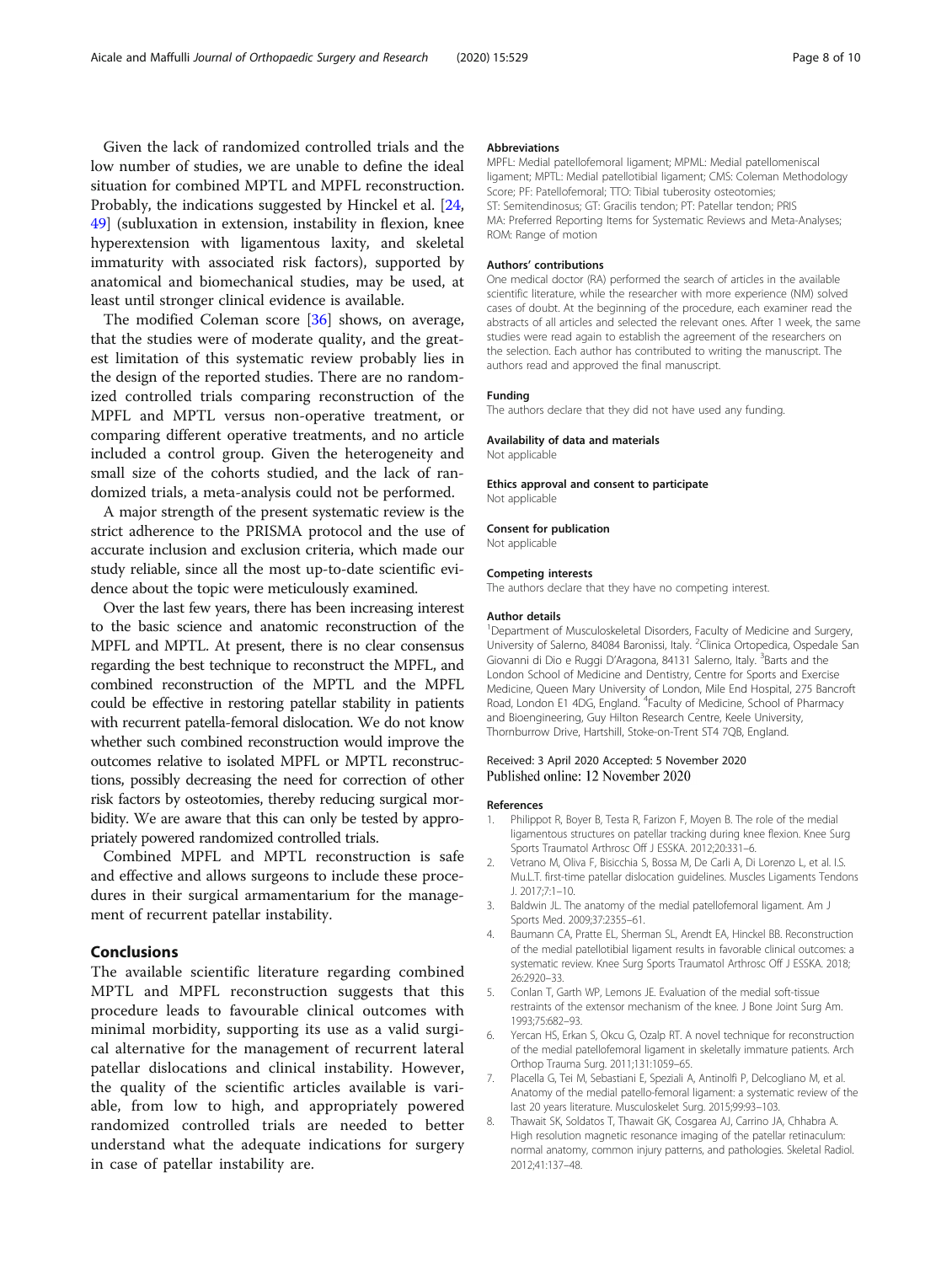- <span id="page-8-0"></span>9. Dirim B, Haghighi P, Trudell D, Portes G, Resnick D. Medial patellofemoral ligament: cadaveric investigation of anatomy with MRI, MR arthrography, and histologic correlation. AJR Am J Roentgenol. 2008;191:490–8.
- 10. Panagiotopoulos E, Strzelczyk P, Herrmann M, Scuderi G. Cadaveric study on static medial patellar stabilizers: the dynamizing role of the vastus medialis obliquus on medial patellofemoral ligament. Knee Surg Sports Traumatol Arthrosc Off J ESSKA. 2006;14:7–12.
- 11. Hinckel BB, Gobbi RG, Demange MK, Pereira CAM, Pécora JR, Natalino RJM, et al. Medial patellofemoral ligament, medial patellotibial ligament, and medial patellomeniscal ligament: anatomic, histologic, radiographic, and biomechanical study. Arthrosc J Arthrosc Relat Surg Off Publ Arthrosc Assoc N Am Int Arthrosc Assoc. 2017;33:1862–73.
- 12. Garth WP, Connor GS, Futch L, Belarmino H. Patellar subluxation at terminal knee extension: isolated deficiency of the medial patellomeniscal ligament. J Bone Joint Surg Am. 2011;93:954–62.
- 13. Ebied AM, El-Kholy W. Reconstruction of the medial patello-femoral and patello-tibial ligaments for treatment of patellar instability. Knee Surg Sports Traumatol Arthrosc Off J ESSKA. 2012;20:926–32.
- 14. Brown GD, Ahmad CS. Combined medial patellofemoral ligament and medial patellotibial ligament reconstruction in skeletally immature patients. J Knee Surg. 2008;21:328–32.
- 15. Nelitz M, Dornacher D, Dreyhaupt J, Reichel H, Lippacher S. The relation of the distal femoral physis and the medial patellofemoral ligament. Knee Surg Sports Traumatol Arthrosc. 2011;19:2067–71.
- 16. Maffulli N, Aicale R, Tarantino D, Young DA. Combined reconstruction of the medial patellotibial and patellofemoral ligaments. Muscles Ligaments Tendons J MLTJ. 2019;9 (2):194–201.
- 17. Arendt EA, Moeller A, Agel J. Clinical outcomes of medial patellofemoral ligament repair in recurrent (chronic) lateral patella dislocations. Knee Surg Sports Traumatol Arthrosc. 2011;19:1909–14.
- 18. Tompkins MA, Arendt EA. Patellar instability factors in isolated medial patellofemoral ligament reconstructions--what does the literature tell us? A systematic review. Am J Sports Med. 2015;43:2318–27.
- 19. Zaffagnini S, Grassi A, Marcheggiani Muccioli GM, Luetzow WF, Vaccari V, Benzi A, et al. Medial patellotibial ligament (MPTL) reconstruction for patellar instability. Knee Surg Sports Traumatol Arthrosc Off J ESSKA. 2014; 22:2491–8.
- 20. Rillmann P, Dutly A, Kieser C, Berbig R. Modified Elmslie-Trillat procedure for instability of the patella. Knee Surg Sports Traumatol Arthrosc Off J ESSKA. 1998;6:31–5.
- 21. Aulisa AG, Falciglia F, Giordano M, Savignoni P, Guzzanti V. Galeazzi's modified technique for recurrent patella dislocation in skeletally immature patients. J Orthop Sci Off J Jpn Orthop Assoc. 2012;17:148–55.
- 22. Sobhy MH, Mahran MA, Kamel EM. Midterm results of combined patellofemoral and patellotibial ligaments reconstruction in recurrent patellar dislocation. Eur J Orthop Surg Traumatol Orthop Traumatol. 2013;23: 465–70.
- 23. Giordano M, Falciglia F, Aulisa AG, Guzzanti V. Patellar dislocation in skeletally immature patients: semitendinosous and gracilis augmentation for combined medial patellofemoral and medial patellotibial ligament reconstruction. Knee Surg Sports Traumatol Arthrosc Off J ESSKA. 2012;20:1594–8.
- 24. Hinckel BB, Gobbi RG, Bonadio MB, Demange MK, Pécora JR, Camanho GL. Reconstruction of medial patellofemoral ligament using quadriceps tendon combined with reconstruction of medial patellotibial ligament using patellar tendon: initial experience. Rev Bras Ortop. 2016;51:75–82.
- 25. Galeazzi R. New applications of muscle and tendon transplant. Arch Ortop Milano. 1922;38:315–23.
- 26. Letts RM, Davidson D, Beaule P. Semitendinosus tenodesis for repair of recurrent dislocation of the patella in children. J Pediatr Orthop. 1999; 19:742–7.
- 27. Joo SY, Park KB, Kim BR, Park HW, Kim HW. The "four-in-one" procedure for habitual dislocation of the patella in children: early results in patients with severe generalised ligamentous laxity and aplasis of the trochlear groove. J Bone Joint Surg Br. 2007;89:1645–9.
- 28. Marcacci M, Zaffagnini S, Lo Presti M, Vascellari A, Iacono F, Russo A. Treatment of chronic patellar dislocation with a modified Elmslie-Trillat procedure. Arch Orthop Trauma Surg. 2004;124:250–7.
- 29. Drez D, Edwards TB, Williams CS. Results of medial patellofemoral ligament reconstruction in the treatment of patellar dislocation. Arthrosc J Arthrosc Relat Surg Off Publ Arthrosc Assoc N Am Int Arthrosc Assoc. 2001;17:298–306.
- 30. Yang Y, Zhang Q. Reconstruction of the medial patellofemoral ligament and reinforcement of the medial patellotibial ligament is an effective treatment for patellofemoral instability with patella alta. Knee Surg Sports Traumatol Arthrosc. 2019;27(8):2599–607. [https://pubmed.ncbi.nlm.nih.gov/30421164/.](https://pubmed.ncbi.nlm.nih.gov/30421164/)
- 31. Sadigursky D, Garcia LC, Armede M, de Oliveira LR, Carneiro RJF, Colavolpe PO. Medial patellofemoral ligament and medial patellotibial ligament reconstruction in children: preliminary results. Rev Bras Ortop. 2017;52:417–22.
- 32. Hetsroni I, Mann G, Dolev E, Nyska M. Combined reconstruction of the medial patellofemoral and medial patellotibial ligaments: outcomes and prognostic factors. Knee Surg Sports Traumatol Arthrosc Off J ESSKA. 2019; 27:507–15.
- 33. Padulo J, Oliva F, Frizziero A, Maffulli N. Basic principles and recommendations in clinical and field science research: 2018 update. Muscle Ligaments Tendons J. 2018;8:305–7.
- 34. Padulo J, De Giorgio A, Oliva F, Frizziero A, Maffulli N. I performed experiments and I have results. Wow, and now? Muscles Ligaments Tendons J. CIC Edizioni Internazionali. 2017;7:403.
- 35. Liberati A, Altman DG, Tetzlaff J, Mulrow C, Gøtzsche PC, Ioannidis JPA, et al. The PRISMA statement for reporting systematic reviews and meta-analyses of studies that evaluate health care interventions: explanation and elaboration. J Clin Epidemiol. 2009;62:e1–34.
- 36. Coleman BD, Khan KM, Maffulli N, Cook JL, Wark JD. Studies of surgical outcome after patellar tendinopathy: clinical significance of methodological deficiencies and guidelines for future studies. Victorian Institute of Sport Tendon Study Group. Scand J Med Sci Sports. 2000;10:2–11.
- 37. Maffulli N, Aicale R, D'Addona A, Young DA, Kader DF, Oliva F. Combined medial patellofemoral and patellotibial reconstruction with soft tissue fixation in recurrent patellar dislocation. Injury. 2020;51:1867–73.
- Lippe J, Armstrong A, Fulkerson JP. Anatomic guidelines for harvesting a quadriceps free tendon autograft for anterior cruciate ligament reconstruction. Arthrosc J Arthrosc Relat Surg Off Publ Arthrosc Assoc N Am Int Arthrosc Assoc. 2012;28:980–4.
- 39. Noyes FR, Butler DL, Grood ES, Zernicke RF, Hefzy MS. Biomechanical analysis of human ligament grafts used in knee-ligament repairs and reconstructions. J Bone Joint Surg Am. 1984;66:344–52.
- Herbort M, Hoser C, Domnick C, Raschke MJ, Lenschow S, Weimann A, et al. MPFL reconstruction using a quadriceps tendon graft: part 1: biomechanical properties of quadriceps tendon MPFL reconstruction in comparison to the Intact MPFL. A human cadaveric study. The Knee. 2014;21:1169–74.
- 41. Hinckel BB, Gobbi RG, Kaleka CC, Camanho GL, Arendt EA. Medial patellotibial ligament and medial patellomeniscal ligament: anatomy, imaging, biomechanics, and clinical review. Knee Surg Sports Traumatol Arthrosc Off J ESSKA. 2018;26:685–96.
- 42. Hinckel BB, Lipinski L, Arendt EA. Concepts of the distal medial patellar restraints: medial patellotibial ligament and medial patellomeniscal ligament. Sports Med Arthrosc Rev. 2019;27:143–9.
- 43. Bitar AC, D'Elia CO, Demange MK, Viegas AC, Camanho GL. Randomized prospective study on traumatic patellar dislocation: conservative treatment versus reconstruction of the medial patellofemoral ligament using the patellar tendon, with a minimum of two years of follow-up. Rev Bras Ortop Engl Ed. Elsevier. 2011;46:675–83.
- 44. Lind M, Nielsen T, Miller L, Sørensen OG, Mygind-Klavsen B, Faunø P. No difference in outcome between femoral soft-tissue and screw graft fixation for reconstruction of the medial patellofemoral ligament: a randomized controlled trial. Arthrosc J Arthrosc Relat Surg Off Publ Arthrosc Assoc N Am Int Arthrosc Assoc. 2019;35:1130–7.
- 45. Kaleka CC, Aihara LJ, Rodrigues A, de Medeiros SF, de Oliveira VM, de Paula Leite Cury R. Cadaveric study of the secondary medial patellar restraints: patellotibial and patellomeniscal ligaments. Knee Surg Sports Traumatol Arthrosc Off J ESSKA. 2017;25:144–51.
- 46. Howells NR, Barnett AJ, Ahearn N, Ansari A, Eldridge JD. Medial patellofemoral ligament reconstruction: a prospective outcome assessment of a large single centre series. J Bone Joint Surg Br. 2012;94:1202–8.
- 47. Ma L-F, Wang F, Chen B-C, Wang C-H, Zhou J-W, Wang H-Y. Medial retinaculum plasty versus medial patellofemoral ligament reconstruction for recurrent patellar instability in adults: a randomized controlled trial. Arthrosc J Arthrosc Relat Surg Off Publ Arthrosc Assoc N Am Int Arthrosc Assoc. 2013;29:891–7.
- 48. Zhao J, Huangfu X, He Y. The role of medial retinaculum plication versus medial patellofemoral ligament reconstruction in combined procedures for recurrent patellar instability in adults. Am J Sports Med. 2012;40:1355–64.